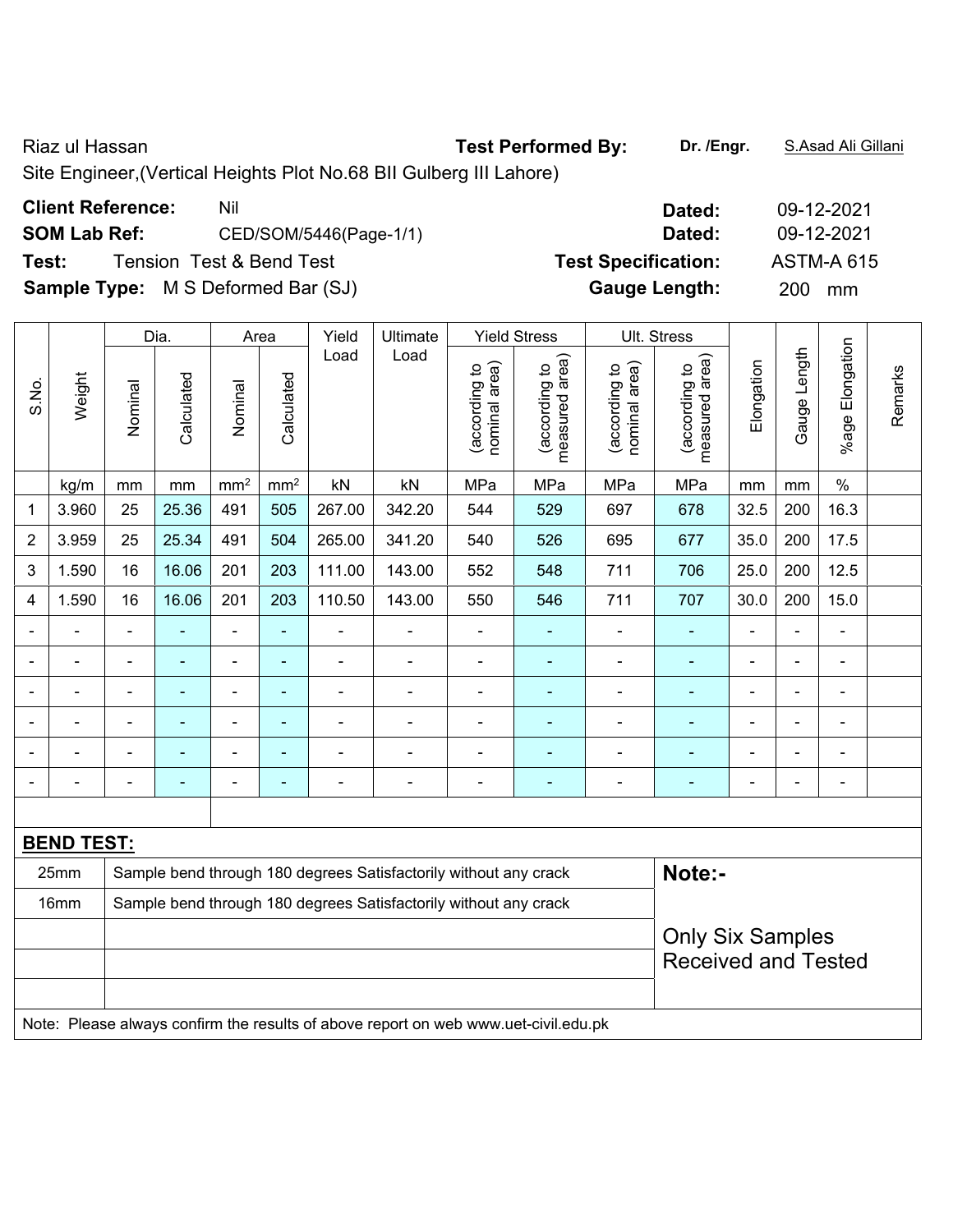Tameer Construction, **Test Performed By:** Dr. /Engr. **SAsad Ali Gillani** 

Construction Manager, (Site: 12/C Zeid Saigol House Gulberg II,Lahore)

| Dated:               | <b>Client Reference:</b><br>22-10-2021 | Nil                                 |                            | <b>SOM Lab</b><br>Ref:<br>Dated: | 5442(Page-1/1)<br>09-12-2021 |
|----------------------|----------------------------------------|-------------------------------------|----------------------------|----------------------------------|------------------------------|
| Test:                |                                        | <b>Tension Test &amp; Bend Test</b> | <b>Test Specification:</b> | <b>ASTM-A-615</b>                |                              |
| <b>Gauge Length:</b> |                                        | inch                                | <b>Sample Type:</b>        | Deformed Bar                     |                              |

|       |                                                                                     |                         | Dia.                                                             |                 | Area            | Yield |                                                                  | Ult. Stress                   |                                                        |                                |                                             |            |              |                       |         |
|-------|-------------------------------------------------------------------------------------|-------------------------|------------------------------------------------------------------|-----------------|-----------------|-------|------------------------------------------------------------------|-------------------------------|--------------------------------------------------------|--------------------------------|---------------------------------------------|------------|--------------|-----------------------|---------|
| S.No. | Weight                                                                              | Nominal                 | Calculated                                                       | Nominal         | Calculated      | Load  | Ultimate<br>Load                                                 | nominal area)<br>according to | <b>Yield Stress</b><br>measured area)<br>(according to | nominal area)<br>(according to | (according to<br>neasured area)<br>measured | Elongation | Gauge Length | Elongation<br>$%$ age | Remarks |
|       | lb/ft                                                                               | #                       | in                                                               | in <sup>2</sup> | in <sup>2</sup> | Tons  | Tons                                                             | psi                           | psi                                                    | psi                            | psi                                         | in         | in           | $\%$                  |         |
| 1     | 2.632                                                                               | 8                       | 0.992                                                            | 0.79            | 0.773           | 28.51 | 35.80                                                            | 79600                         | 81350                                                  | 99950                          | 102140                                      | 1.20       | 8.0          | 15.0                  |         |
| 2     | 2.610                                                                               | 8                       | 0.988                                                            | 0.79            | 0.767           | 25.35 | 34.10                                                            | 70780                         | 72900                                                  | 95190                          | 98050                                       | 1.40       | 8.0          | 17.5                  |         |
| 3     | 1.508                                                                               | $6\phantom{1}$          | 0.751                                                            | 0.44            | 0.443           | 14.27 | 19.16                                                            | 71540                         | 71050                                                  | 96060                          | 95410                                       | 0.90       | 8.0          | 11.3                  |         |
| 4     | 1.478                                                                               | 6                       | 0.743                                                            | 0.44            | 0.434           | 12.41 | 18.40                                                            | 62190                         | 63040                                                  | 92230                          | 93500                                       | 1.40       | 8.0          | 17.5                  |         |
| 5     | 0.673                                                                               | $\overline{\mathbf{4}}$ | 0.502                                                            | 0.20            | 0.198           | 5.58  | 7.95                                                             | 61490                         | 62110                                                  | 87680                          | 88570                                       | 0.90       | 8.0          | 11.3                  |         |
| 6     | 0.671                                                                               | $\overline{\mathbf{4}}$ | 0.501                                                            | 0.20            | 0.197           | 5.63  | 8.00                                                             | 62050                         | 63000                                                  | 88240                          | 89590                                       | 1.00       | 8.0          | 12.5                  |         |
|       |                                                                                     |                         |                                                                  |                 |                 |       |                                                                  |                               |                                                        |                                |                                             |            |              |                       |         |
|       |                                                                                     |                         |                                                                  | $\blacksquare$  |                 |       |                                                                  | L,                            |                                                        |                                |                                             |            |              |                       |         |
|       |                                                                                     |                         |                                                                  | $\overline{a}$  |                 |       |                                                                  |                               |                                                        |                                |                                             |            |              |                       |         |
|       |                                                                                     |                         |                                                                  | ۰               |                 |       | ÷                                                                | $\blacksquare$                |                                                        | $\blacksquare$                 |                                             | ä,         |              | $\blacksquare$        |         |
|       |                                                                                     |                         |                                                                  |                 |                 |       |                                                                  |                               |                                                        |                                |                                             |            |              |                       |         |
|       | <b>BEND TEST:</b>                                                                   |                         |                                                                  |                 |                 |       |                                                                  |                               |                                                        |                                |                                             |            |              |                       |         |
|       | #8                                                                                  |                         |                                                                  |                 |                 |       | Sample bend through 180 degrees Satisfactorily without any crack |                               |                                                        |                                | Note:-                                      |            |              |                       |         |
|       | #6                                                                                  |                         | Sample bend through 180 degrees Satisfactorily without any crack |                 |                 |       |                                                                  |                               |                                                        |                                |                                             |            |              |                       |         |
|       | #4                                                                                  |                         |                                                                  |                 |                 |       | Sample bend through 180 degrees Satisfactorily without any crack |                               |                                                        |                                | <b>Only Nine Samples</b>                    |            |              |                       |         |
|       |                                                                                     |                         |                                                                  |                 |                 |       |                                                                  |                               |                                                        |                                | <b>Received and Tested</b>                  |            |              |                       |         |
|       |                                                                                     |                         |                                                                  |                 |                 |       |                                                                  |                               |                                                        |                                |                                             |            |              |                       |         |
|       | Note: Please always confirm the results of above report on web www.uet-civil.edu.pk |                         |                                                                  |                 |                 |       |                                                                  |                               |                                                        |                                |                                             |            |              |                       |         |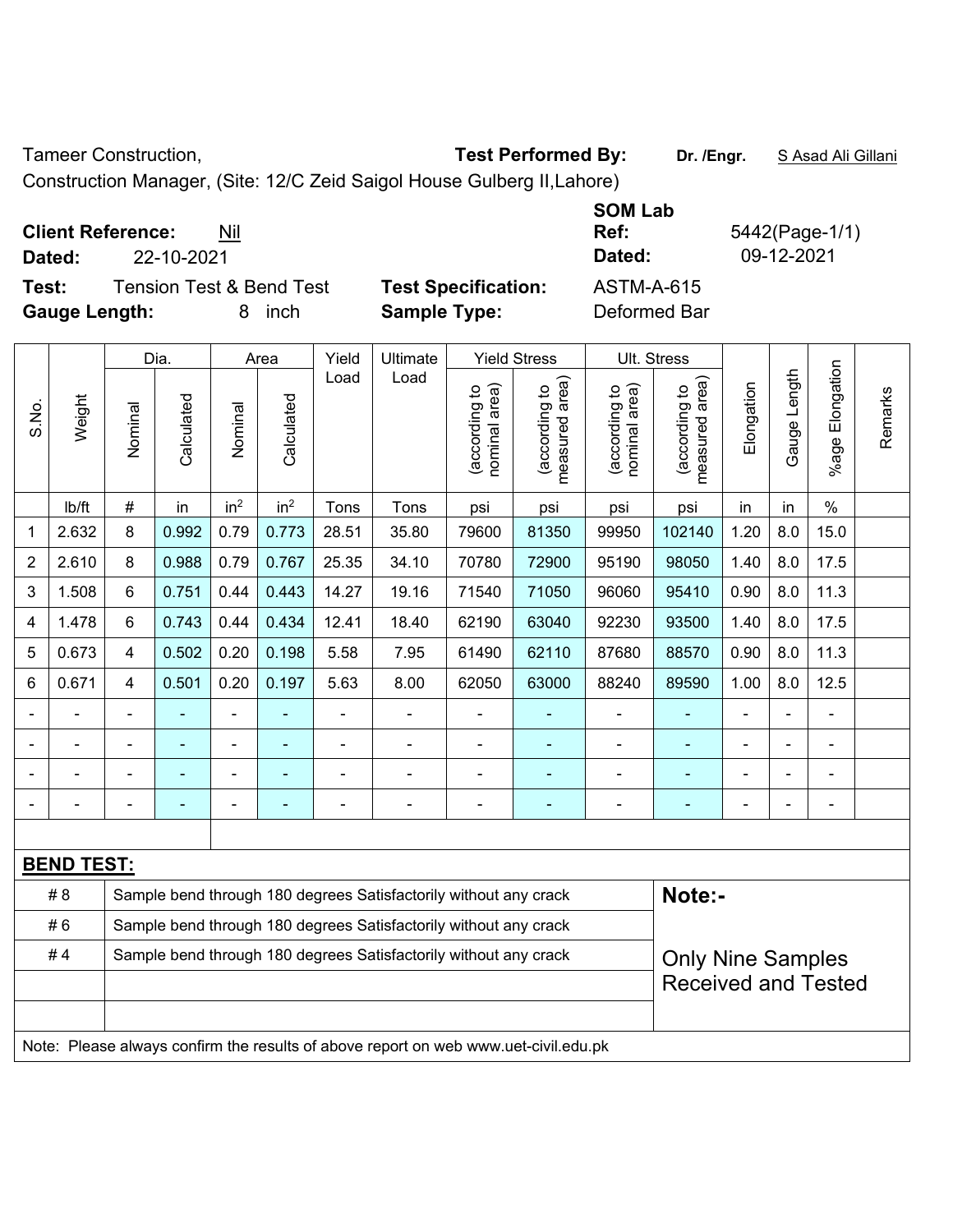Maj Adnan Khalid (R) Dy Dir MTL **Test Performed By:** Dr. /Engr. **Asad Ghalani** DHA Lahore,(Const. Of 18 Green Apartment Complex DRGCC DHA Ph-VI (M/s Construct)

## **Client Reference:** 408/241/E/Lab/176/46

**Test:** Tension Test & Bend Test **Test Specification:** ASTM-A-615 **Gauge Length:** 8 inch **Sample Type:** Deformed Bar (Kamran Steel)

**SOM Lab Ref:** 5443(Page-1/1) **Dated:** 09-12-2021 **Dated:** 09-12-2021

|                          |                          |                | Dia.           |                 | Area            | Yield          | Ultimate                                                                            |                                | <b>Yield Stress</b>             | Ult. Stress                    |                                                         |                |                |                 |         |
|--------------------------|--------------------------|----------------|----------------|-----------------|-----------------|----------------|-------------------------------------------------------------------------------------|--------------------------------|---------------------------------|--------------------------------|---------------------------------------------------------|----------------|----------------|-----------------|---------|
| S.No.                    | Weight                   | Nominal        | Calculated     | Nominal         | Calculated      | Load           | Load                                                                                | nominal area)<br>(according to | (according to<br>measured area) | (according to<br>nominal area) | (according to<br>measured area)                         | Elongation     | Gauge Length   | %age Elongation | Remarks |
|                          | Ib/ft                    | $\#$           | in             | in <sup>2</sup> | in <sup>2</sup> | Tons           | Tons                                                                                | psi                            | psi                             | psi                            | psi                                                     | in             | in             | $\frac{0}{0}$   |         |
| 1                        | 2.646                    | 8              | 0.995          | 0.79            | 0.778           | 28.34          | 40.67                                                                               | 79120                          | 80340                           | 113550                         | 115300                                                  | 1.00           | 8.0            | 12.5            |         |
| $\overline{2}$           | 2.657                    | 8              | 0.997          | 0.79            | 0.781           | 28.03          | 39.81                                                                               | 78260                          | 79160                           | 111130                         | 112410                                                  | 0.90           | 8.0            | 11.3            |         |
|                          |                          |                |                |                 |                 |                | ÷,                                                                                  |                                |                                 | ä,                             |                                                         | L,             | ä,             | ÷,              |         |
|                          |                          |                | ۳              | ÷               |                 | $\blacksquare$ | $\blacksquare$                                                                      | $\blacksquare$                 |                                 | $\blacksquare$                 | ÷                                                       | -              | $\blacksquare$ | ۰               |         |
| $\overline{\phantom{0}}$ | $\overline{\phantom{0}}$ | $\blacksquare$ | $\blacksquare$ | ÷               | ٠               | $\blacksquare$ | $\overline{\phantom{a}}$                                                            | $\blacksquare$                 | $\blacksquare$                  | ÷,                             | $\blacksquare$                                          | $\blacksquare$ | $\blacksquare$ | ÷,              |         |
|                          | $\blacksquare$           | ÷              | $\blacksquare$ | ÷               |                 | $\blacksquare$ | $\blacksquare$                                                                      | ÷                              | ٠                               | $\blacksquare$                 | $\blacksquare$                                          | Ē,             | $\blacksquare$ | ÷,              |         |
|                          |                          |                | ä,             | $\blacksquare$  |                 |                | $\blacksquare$                                                                      | ÷                              | $\blacksquare$                  | ä,                             | ä,                                                      |                | ä,             | $\blacksquare$  |         |
|                          |                          |                |                |                 |                 |                |                                                                                     |                                |                                 |                                |                                                         |                | $\blacksquare$ |                 |         |
|                          |                          |                |                | $\blacksquare$  |                 |                |                                                                                     | $\blacksquare$                 |                                 | L.                             |                                                         | $\blacksquare$ | L.             | $\blacksquare$  |         |
| $\blacksquare$           |                          |                | $\blacksquare$ | ÷               |                 | $\blacksquare$ | $\blacksquare$                                                                      | ä,                             | $\blacksquare$                  | ä,                             | ÷                                                       | ä,             | $\blacksquare$ | ÷,              |         |
|                          |                          |                |                |                 |                 |                |                                                                                     |                                |                                 |                                |                                                         |                |                |                 |         |
|                          | <b>BEND TEST:</b>        |                |                |                 |                 |                |                                                                                     |                                |                                 |                                |                                                         |                |                |                 |         |
|                          | #8                       |                |                |                 |                 |                | Sample bend through 180 degrees Satisfactorily without any crack                    |                                |                                 |                                | Note:-                                                  |                |                |                 |         |
|                          |                          |                |                |                 |                 |                |                                                                                     |                                |                                 |                                |                                                         |                |                |                 |         |
|                          |                          |                |                |                 |                 |                |                                                                                     |                                |                                 |                                | <b>Only Three Samples</b><br><b>Received and Tested</b> |                |                |                 |         |
|                          |                          |                |                |                 |                 |                |                                                                                     |                                |                                 |                                |                                                         |                |                |                 |         |
|                          |                          |                |                |                 |                 |                | Note: Please always confirm the results of above report on web www.uet-civil.edu.pk |                                |                                 |                                |                                                         |                |                |                 |         |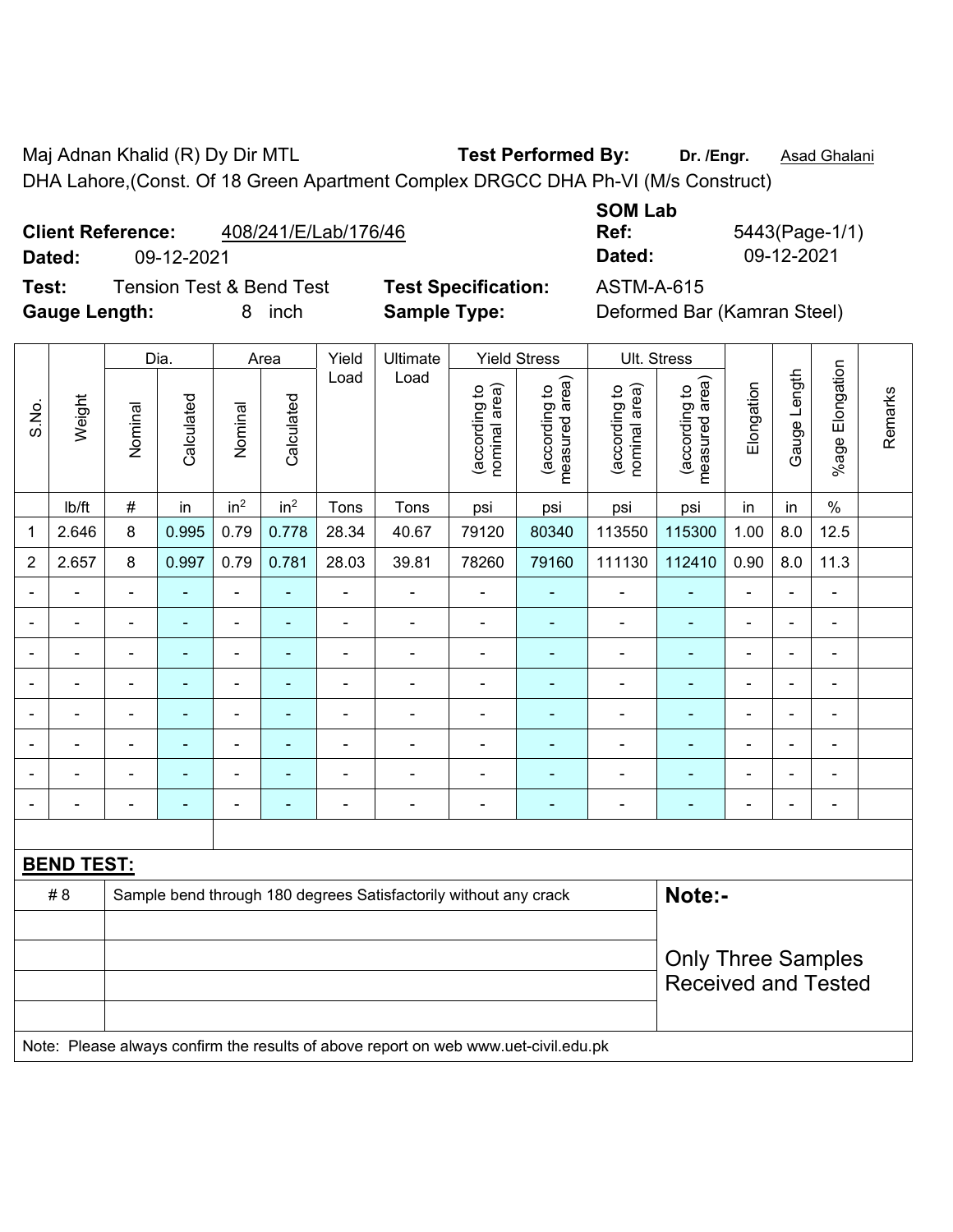Seref Dover **Test Performed By:** Dr. /Engr. **Asad Ghalani Seref Dover** 

SA-RA Group,(ADB-201-2018(Lot 1)220Kv Double Circuit Transmission Line From D.I Khan To Zhob)

| <b>Client Reference:</b> | MIG/2021/1405 | Ref:   | 5444(Page-1/ |
|--------------------------|---------------|--------|--------------|
| Dated:                   | 08-12-2021    | Dated: | 09-12-2021   |

**Test:** Tension Test & Bend Test **Test Specification:** ASTM-A-615 **Gauge Length:** 8 inch **Sample Type:** Deformed Bar(Batala Premiunm)

| <b>SOM Lab</b> |                |
|----------------|----------------|
| Ref:           | 5444(Page-1/1) |
| Dated:         | 09-12-2021     |

|                |                      |                                                                                                | Dia.<br>Yield<br>Ultimate<br><b>Yield Stress</b><br>Ult. Stress<br>Area                            |                 |                 |                |                                                                                     |                                |                                             |                                |                                             |                |              |                    |         |
|----------------|----------------------|------------------------------------------------------------------------------------------------|----------------------------------------------------------------------------------------------------|-----------------|-----------------|----------------|-------------------------------------------------------------------------------------|--------------------------------|---------------------------------------------|--------------------------------|---------------------------------------------|----------------|--------------|--------------------|---------|
| S.No.          | Weight               | Nominal                                                                                        | Calculated                                                                                         | Nominal         | Calculated      | Load           | Load                                                                                | nominal area)<br>(according to | (according to<br>measured area)<br>measured | nominal area)<br>(according to | (according to<br>measured area)<br>measured | Elongation     | Gauge Length | Elongation<br>%age | Remarks |
|                | lb/ft                | #                                                                                              | in                                                                                                 | in <sup>2</sup> | in <sup>2</sup> | Tons           | Tons                                                                                | psi                            | psi                                         | psi                            | psi                                         | in             | in           | $\%$               |         |
| 1              | 2.672                | 8                                                                                              | 1.000                                                                                              | 0.79            | 0.785           | 24.13          | 34.42                                                                               | 67360                          | 67790                                       | 96100                          | 96720                                       | 1.40           | 8.0          | 17.5               |         |
| $\overline{c}$ | 2.654                | 8                                                                                              | 0.997                                                                                              | 0.79            | 0.780           | 24.46          | 34.71                                                                               | 68300                          | 69180                                       | 96900                          | 98140                                       | 1.50           | 8.0          | 18.8               |         |
| 3              | 1.990                | $\overline{7}$                                                                                 | 0.863                                                                                              | 0.60            | 0.585           | 18.86          | 27.42                                                                               | 69320                          | 71100                                       | 100790                         | 103380                                      | 1.00           | 8.0          | 12.5               |         |
| 4              | 1.513                | 6                                                                                              | 0.753                                                                                              | 0.44            | 0.445           | 15.85          | 19.72                                                                               | 79450                          | 78560                                       | 98870                          | 97760                                       | 1.20           | 8.0          | 15.0               |         |
| 5              | 1.508                | 6                                                                                              | 0.751                                                                                              | 0.44            | 0.443           | 16.72          | 20.25                                                                               | 83800                          | 83230                                       | 101530                         | 100840                                      | 1.00           | 8.0          | 12.5               |         |
| 6              | 0.666                | 4                                                                                              | 0.196<br>1.20<br>8.0<br>0.500<br>0.20<br>6.22<br>8.99<br>68570<br>69970<br>99150<br>101170<br>15.0 |                 |                 |                |                                                                                     |                                |                                             |                                |                                             |                |              |                    |         |
|                | $\blacksquare$       | $\blacksquare$                                                                                 | $\blacksquare$                                                                                     | ÷               |                 | $\blacksquare$ | $\blacksquare$                                                                      | $\blacksquare$                 | ۰                                           | $\overline{\phantom{a}}$       | ÷                                           | $\blacksquare$ |              | $\blacksquare$     |         |
|                |                      |                                                                                                |                                                                                                    |                 |                 |                | ä,                                                                                  | L,                             |                                             |                                |                                             |                |              | ÷                  |         |
|                |                      |                                                                                                |                                                                                                    |                 |                 |                |                                                                                     |                                |                                             |                                |                                             |                |              |                    |         |
|                |                      |                                                                                                |                                                                                                    |                 |                 |                |                                                                                     | $\blacksquare$                 |                                             |                                |                                             |                |              |                    |         |
|                | <b>Witnessed By:</b> |                                                                                                |                                                                                                    |                 |                 |                | Sohaib Ali(Sub Engr.Nespak), M.Adil (Assistant Manager (T/L) SA-RA Representative). |                                |                                             |                                |                                             |                |              |                    |         |
|                | <b>BEND TEST:</b>    |                                                                                                |                                                                                                    |                 |                 |                |                                                                                     |                                |                                             |                                |                                             |                |              |                    |         |
|                | $sr.#(1-2)$          |                                                                                                |                                                                                                    |                 |                 |                | Sample bend through 180 degrees Satisfactorily without any crack                    |                                |                                             |                                | Note:-                                      |                |              |                    |         |
|                | sr.#(3)              |                                                                                                |                                                                                                    |                 |                 |                | Sample bend through 180 degrees Satisfactorily without any crack                    |                                |                                             |                                |                                             |                |              |                    |         |
|                | $sr.#(4-5)$          | Sample bend through 180 degrees Satisfactorily without any crack<br><b>Only Twelve Samples</b> |                                                                                                    |                 |                 |                |                                                                                     |                                |                                             |                                |                                             |                |              |                    |         |
|                | sr.# (6)             |                                                                                                |                                                                                                    |                 |                 |                | Sample bend through 180 degrees Satisfactorily without any crack                    |                                |                                             |                                | <b>Received and Tested</b>                  |                |              |                    |         |
|                |                      |                                                                                                |                                                                                                    |                 |                 |                |                                                                                     |                                |                                             |                                |                                             |                |              |                    |         |
|                |                      | Note: Please always confirm the results of above report on web www.uet-civil.edu.pk            |                                                                                                    |                 |                 |                |                                                                                     |                                |                                             |                                |                                             |                |              |                    |         |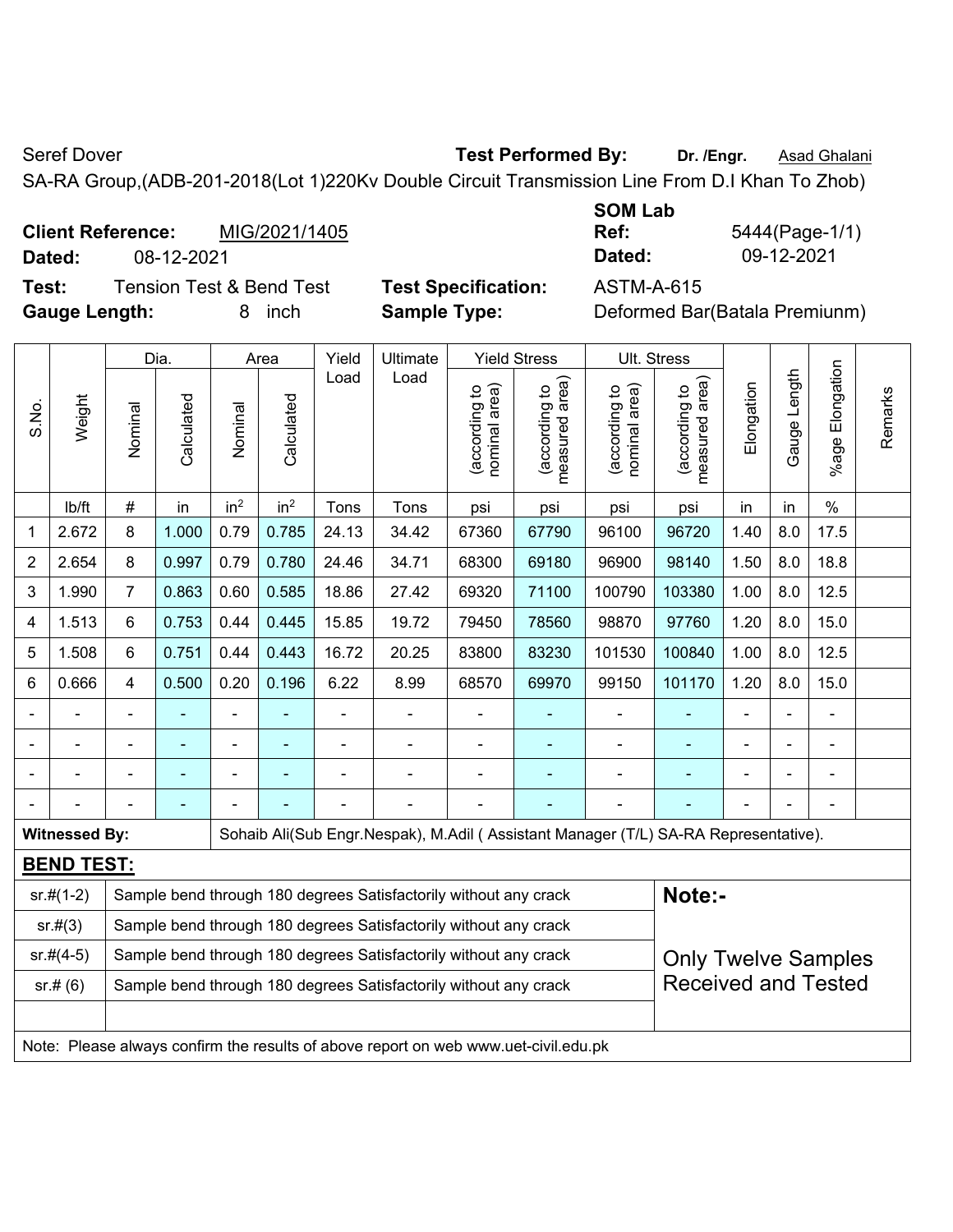Usman Zahid **Test Performed By:** Dr. /Engr. **SAsad Ali Gillani** 

Operation Manager,Safiya Homes (Pvt.)Ltd,New Garden Town Lahore.

| <b>Client Reference:</b><br>SA/B4/001<br>09-12-2021<br>Dated:                |                                                   | <b>SOM Lab</b><br>Ref:<br>Dated:  | 5445(Page-1/1)<br>09-12-2021 |
|------------------------------------------------------------------------------|---------------------------------------------------|-----------------------------------|------------------------------|
| Test:<br><b>Tension Test &amp; Bend Test</b><br><b>Gauge Length:</b><br>inch | <b>Test Specification:</b><br><b>Sample Type:</b> | <b>ASTM-A-615</b><br>Deformed Bar |                              |

|                |                   |                | Dia.                     |                          | Area            | Yield          | Ultimate                                                                            |                                | <b>Yield Stress</b>             |                                | Ult. Stress                                             |                          |                |                              |         |
|----------------|-------------------|----------------|--------------------------|--------------------------|-----------------|----------------|-------------------------------------------------------------------------------------|--------------------------------|---------------------------------|--------------------------------|---------------------------------------------------------|--------------------------|----------------|------------------------------|---------|
| S.No.          | Weight            | Nominal        | Calculated               | Nominal                  | Calculated      | Load           | Load                                                                                | (according to<br>nominal area) | (according to<br>measured area) | nominal area)<br>(according to | (according to<br>measured area)                         | Elongation               | Gauge Length   | Elongation<br>$%$ age        | Remarks |
|                | lb/ft             | $\#$           | in                       | in <sup>2</sup>          | in <sup>2</sup> | Tons           | Tons                                                                                | psi                            | psi                             | psi                            | psi                                                     | in                       | in             | $\frac{0}{0}$                |         |
| 1              | 0.665             | 4              | 0.498                    | 0.20                     | 0.195           | 5.93           | 8.56                                                                                | 65420                          | 67100                           | 94420                          | 96850                                                   | 1.30                     | 8.0            | 16.3                         |         |
| $\overline{2}$ | 0.668             | 4              | 0.500                    | 0.20                     | 0.196           | 5.93           | 8.58                                                                                | 65420                          | 66760                           | 94650                          | 96580                                                   | 1.20                     | 8.0            | 15.0                         |         |
| $\blacksquare$ | ä,                | $\blacksquare$ | $\blacksquare$           | $\blacksquare$           | $\blacksquare$  | ä,             | $\blacksquare$                                                                      | ä,                             | $\blacksquare$                  | ä,                             | $\blacksquare$                                          | ä,                       | $\blacksquare$ | ä,                           |         |
| $\blacksquare$ | $\blacksquare$    | $\blacksquare$ | $\blacksquare$           | $\blacksquare$           | $\blacksquare$  | $\blacksquare$ | $\frac{1}{2}$                                                                       | $\blacksquare$                 | $\blacksquare$                  | $\overline{\phantom{a}}$       | $\blacksquare$                                          | $\overline{\phantom{a}}$ | $\blacksquare$ | $\qquad \qquad \blacksquare$ |         |
|                | ä,                | ÷,             | $\blacksquare$           | $\blacksquare$           | $\blacksquare$  | $\blacksquare$ | ÷                                                                                   | ä,                             | ٠                               | $\blacksquare$                 | $\blacksquare$                                          | $\blacksquare$           | i.             | $\blacksquare$               |         |
|                | $\blacksquare$    | $\blacksquare$ | ÷                        | $\overline{a}$           | ٠               | $\blacksquare$ | ÷                                                                                   | $\blacksquare$                 | $\blacksquare$                  | $\blacksquare$                 | $\blacksquare$                                          | $\blacksquare$           |                | $\blacksquare$               |         |
|                | $\blacksquare$    | ÷              | $\overline{\phantom{0}}$ | $\blacksquare$           |                 |                | ÷                                                                                   | ä,                             |                                 | ä,                             | $\blacksquare$                                          | $\blacksquare$           |                | $\blacksquare$               |         |
|                |                   | $\blacksquare$ |                          | $\overline{\phantom{0}}$ |                 |                | $\blacksquare$                                                                      |                                |                                 |                                |                                                         |                          |                | ۰                            |         |
|                | $\blacksquare$    | $\blacksquare$ |                          |                          |                 |                |                                                                                     | $\blacksquare$                 |                                 |                                |                                                         |                          |                | $\blacksquare$               |         |
| $\blacksquare$ | $\blacksquare$    | ä,             | ۰                        | $\overline{a}$           | ۰               | $\blacksquare$ | ÷                                                                                   | $\blacksquare$                 | $\blacksquare$                  | $\blacksquare$                 | $\blacksquare$                                          | $\blacksquare$           | $\blacksquare$ | ۰                            |         |
|                |                   |                |                          |                          |                 |                |                                                                                     |                                |                                 |                                |                                                         |                          |                |                              |         |
|                | <b>BEND TEST:</b> |                |                          |                          |                 |                |                                                                                     |                                |                                 |                                |                                                         |                          |                |                              |         |
|                | #4                |                |                          |                          |                 |                | Sample bend through 180 degrees Satisfactorily without any crack                    |                                |                                 |                                | Note:-                                                  |                          |                |                              |         |
|                |                   |                |                          |                          |                 |                |                                                                                     |                                |                                 |                                |                                                         |                          |                |                              |         |
|                |                   |                |                          |                          |                 |                |                                                                                     |                                |                                 |                                | <b>Only Three Samples</b><br><b>Received and Tested</b> |                          |                |                              |         |
|                |                   |                |                          |                          |                 |                |                                                                                     |                                |                                 |                                |                                                         |                          |                |                              |         |
|                |                   |                |                          |                          |                 |                | Note: Please always confirm the results of above report on web www.uet-civil.edu.pk |                                |                                 |                                |                                                         |                          |                |                              |         |